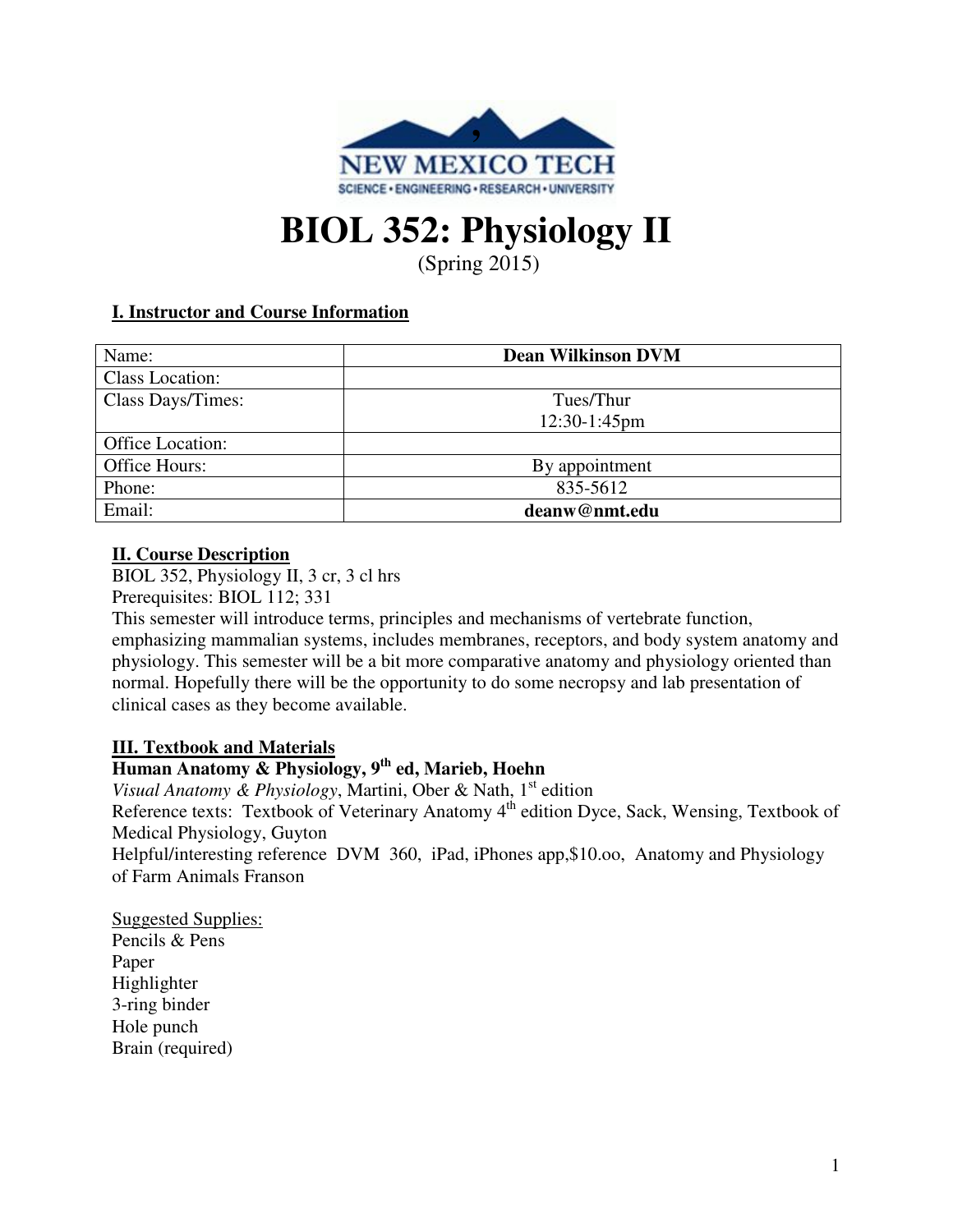# **IV. Grading**

I'll be using the following grading scale: See point sheet

Course grades will be figured as follows: See points sheet

**Exams:** Exams may be composed of one or more of the following: multiple choice, matching, short essay and labeling questions.

**Homework, quizzes, etc.:** *Homework* is based on the readings in the textbook and may be composed of one or more of the following: multiple choice, true/false, matching, short essay and labeling questions. *Quizzes* are based on lecture material. They will be given at the beginning of class so be on time because there will be no make-up quizzes allowed. Since no lab is offered, we will try to get time for viewing histopathology slides and possibly some clinical case presentations. For at least one system, we will work in small groups on one or more *case studies* during class and then report on your findings.

**Final Exam:** The Final Exam will be cumulative. The Final Exam may be composed of one or more of the following: multiple choice, short answer labeling questions.

# **V. Attendance**

#### **What if I miss a class?**

Attendance is vital to passing this course! I understand, though, that life happens, and we sometimes have to miss class because of unforeseen circumstances. If you do miss class, you need to (1) contact me about missing class and (2) get as caught up as possible before returning to class. You cannot simply wait and come back to class asking "What did we do when I was absent?" **You are responsible for what you missed**, including assignments and any information, written or verbal, that I gave during class. Some things, like the case study or lab, cannot be made up due to the nature of the assignment. Quizzes cannot be made up.

#### **What if I miss an exam?**

If you miss an **exam**, exams missed can be made up provided that all of the following conditions are met:

- 1. You notify me in person or email within 12 hours of the time of your absence.
- 2. You have an excuse/circumstances deemed reasonable by me and documentation is provided Within a reasonable amount of time (doctor's note, etc.) if warranted.
- 3. You make up the exam before the next class period.

# **VI. Classroom Civility**

Students are expected to contribute to a classroom environment that is respectful and conducive to learning. Inappropriate behavior in the classroom may result in a request to leave class and possible referral to the Dean of Students.